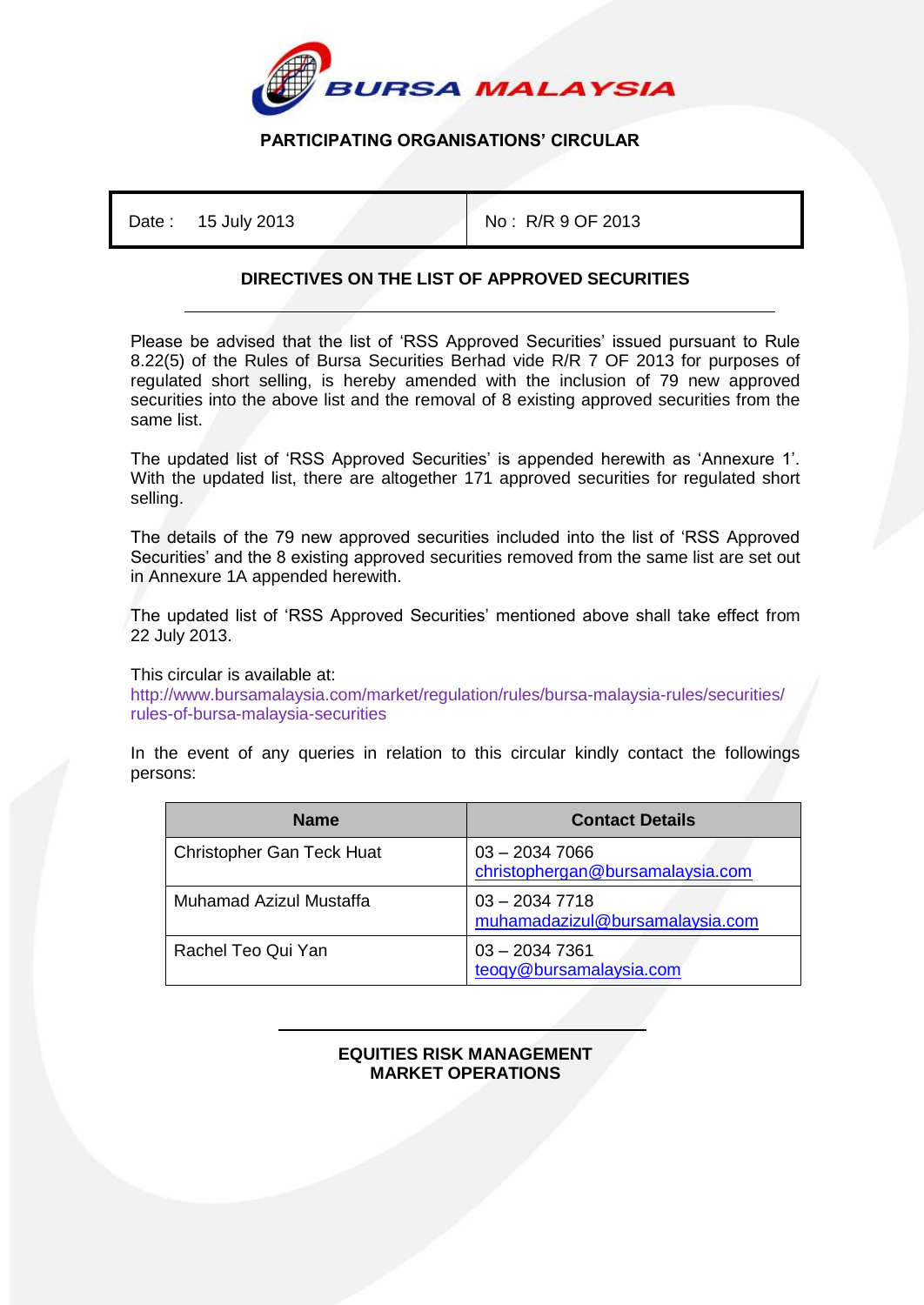| <b>RSS APPROVED SECURITIES</b> |                   |                                        |
|--------------------------------|-------------------|----------------------------------------|
| <b>No</b>                      | <b>STOCK CODE</b> | <b>STOCK LONG NAME</b>                 |
| $\mathbf{1}$                   | 6599              | AEON CO. (M) BHD                       |
| 2                              | 5185              | AFFIN HOLDINGS BHD                     |
| 3                              | 5099              | AIRASIA BHD                            |
| 4                              | 5115              | ALAM MARITIM RESOURCES BHD             |
| 5                              | 2488              | ALLIANCE FINANCIAL GROUP BHD           |
| 6                              | 1015              | AMMB HOLDINGS BHD                      |
| 7                              | 6351              | AMWAY (M) HOLDINGS BHD                 |
| 8                              | 6556              | ANN JOO RESOURCES BHD                  |
| 9                              | 5015              | APM AUTOMOTIVE HOLDINGS BHD            |
| 10                             | 6399              | ASTRO MALAYSIA HOLDINGS BERHAD         |
| 11                             | 6888              | AXIATA GROUP BERHAD                    |
| 12                             | 1899              | BATU KAWAN BHD                         |
| 13                             | 5190              | BENALEC HOLDINGS BERHAD                |
| 14                             | 3239              | BERJAYA ASSETS BERHAD                  |
| 15                             | 3395              | <b>BERJAYA CORPORATION BHD</b>         |
| 16                             | 1562              | BERJAYA SPORTS TOTO BHD                |
| 17                             | 5258              | <b>BIMB HOLDINGS BHD</b>               |
| 18                             | 5032              | BINTULU PORT HOLDINGS BHD              |
| 19                             | 8133              | <b>BOUSTEAD HEAVY INDUSTRIES CORP</b>  |
| 20                             | 2771              | <b>BOUSTEAD HOLDINGS BHD</b>           |
| 21                             | 4162              | BRITISH AMERICAN TOBACCO (M)           |
| 22                             | 5210              | <b>BUMI ARMADA BERHAD</b>              |
| 23                             | 1818              | <b>BURSA MALAYSIA BHD</b>              |
| 24                             | 2852              | CAHYA MATA SARAWAK BHD                 |
| 25                             | 2836              | CARLSBERG BREWERY MALAYSIA BHD         |
| 26                             | 7076              | CB INDUSTRIAL PRODUCT HOLDING          |
| 27                             | 2879              | CHEMICAL COMPANY OF MALAYSIA           |
| 28                             | 1023              | CIMB GROUP HOLDINGS BERHAD             |
| 29                             | 6718              | <b>CRESCENDO CORPORATION BHD</b>       |
| 30                             | 5094              | CSC STEEL HOLDINGS BERHAD              |
| 31                             | 5355              | DAIMAN DEVELOPMENT BHD                 |
| 32                             | 5141              | DAYANG ENTERPRISE HOLDINGS BHD         |
| 33                             | 7277              | <b>DIALOG GROUP BHD</b>                |
| 34                             | 1619              | DRB-HICOM BHD                          |
| 35                             | 3417              | <b>EASTERN &amp; ORIENTAL BHD</b>      |
| 36                             | 8877              | <b>EKOVEST BHD</b>                     |
| 37                             | 5205              | EVERSENDAI CORPORATION BERHAD          |
| 38                             | 5222              | FELDA GLOBAL VENTURES HLDG BHD         |
| 39                             | 3689              | <b>FRASER &amp; NEAVE HOLDINGS BHD</b> |
| 40                             | 5398              | <b>GAMUDA BHD</b>                      |
| 41                             | 5209              | <b>GAS MALAYSIA BERHAD</b>             |
| 42                             | 3182              | <b>GENTING BHD</b>                     |
| 43                             | 4715              | <b>GENTING MALAYSIA BERHAD</b>         |
| 44                             | 2291              | <b>GENTING PLANTATIONS BERHAD</b>      |
| 45                             | 7022              | GLOBETRONICS TECHNOLOGY BHD            |
| 46                             | 5020              | <b>GLOMAC BHD</b>                      |
| 47                             | 5606              | <b>GOLDIS BHD</b>                      |
| 48                             | 3255              | <b>GUINNESS ANCHOR BHD</b>             |
| 49                             | 1503              | GUOCOLAND (MALAYSIA) BHD               |
| 50                             | 7668              | HAI-O ENTERPRISE BHD                   |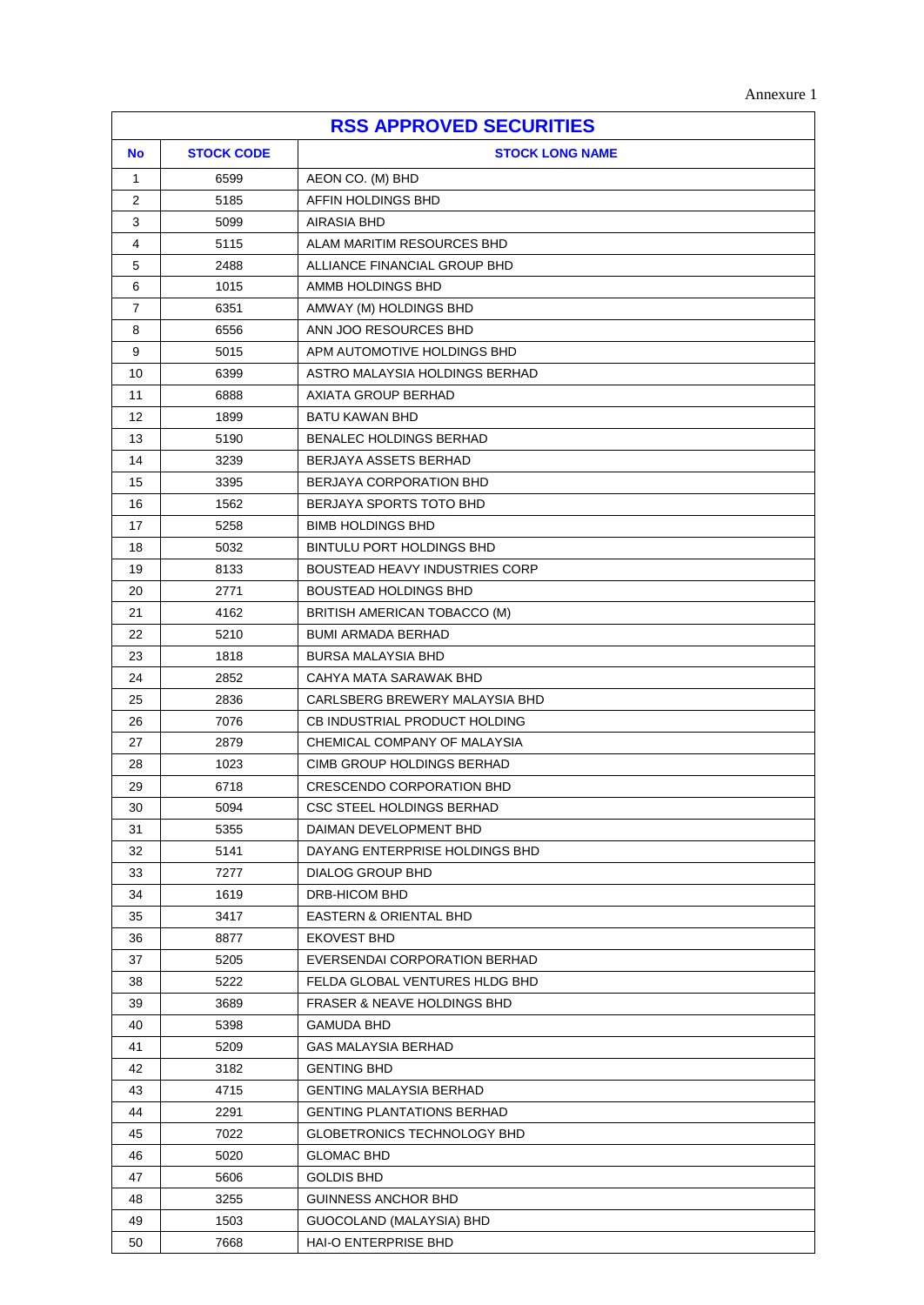| Annexure |  |
|----------|--|
|----------|--|

| <b>RSS APPROVED SECURITIES</b> |                   |                                      |
|--------------------------------|-------------------|--------------------------------------|
| <b>No</b>                      | <b>STOCK CODE</b> | <b>STOCK LONG NAME</b>               |
| 51                             | 3034              | HAP SENG CONSOLIDATED BHD            |
| 52                             | 5138              | HAP SENG PLANTATIONS HOLDINGS        |
| 53                             | 5168              | HARTALEGA HOLDINGS BHD               |
| 54                             | 5819              | <b>HONG LEONG BANK BHD</b>           |
| 55                             | 5274              | HONG LEONG CAPITAL BERHAD            |
| 56                             | 1082              | HONG LEONG FINANCIAL GROUP BHD       |
| 57                             | 5062              | <b>HUA YANG BHD</b>                  |
| 58                             | 6688              | HWANG-DBS (M) BHD                    |
| 59                             | 1597              | <b>IGB CORPORATION BHD</b>           |
| 60                             | 5225              | <b>IHH HEALTHCARE BERHAD</b>         |
| 61                             | 3336              | IJM CORPORATION BHD                  |
| 62                             | 5215              | IJM LAND BERHAD                      |
| 63                             | 2216              | <b>IJM PLANTATIONS BHD</b>           |
| 64                             | 1961              | <b>IOI CORPORATION BHD</b>           |
| 65                             | 4383              | JAYA TIASA HOLDINGS BHD              |
| 66                             | 5161              | JCY INTERNATIONAL BERHAD             |
| 67                             | 3476              | <b>KECK SENG (M) BHD</b>             |
| 68                             | 3522              | KIAN JOO CAN FACTORY BHD             |
| 69                             | 5027              | KIM LOONG RESOURCES BHD              |
| 70                             | 7164              | <b>KNM GROUP BHD</b>                 |
| 71                             | 7153              | KOSSAN RUBBER INDUSTRIES BHD         |
| 72                             | 5878              | <b>KPJ HEALTHCARE BHD</b>            |
| 73                             | 1996              | <b>KRETAM HOLDINGS BHD</b>           |
| 74                             | 5097              | <b>KSK GROUP BERHAD</b>              |
| 75                             | 5038              | <b>KSL HOLDINGS BHD</b>              |
| 76                             | 2445              | KUALA LUMPUR KEPONG BHD              |
| 77                             | 2003              | KULIM (M) BHD                        |
| 78                             | 3565              | KUMPULAN EUROPLUS BHD                |
| 79                             | 6491              | KUMPULAN FIMA BHD                    |
| 80                             | 5843              | KUMPULAN PERANGSANG SELANGOR         |
| 81                             | 3794              | LAFARGE MALAYSIA BERHAD              |
| 82                             | 1643              | LANDMARKS BHD                        |
| 83                             | 6645              | LINGKARAN TRANS KOTA HOLDINGS        |
| 84                             | 4235              | LION INDUSTRIES CORPORATION          |
| 85                             | 8621              | LPI CAPITAL BHD                      |
| 86                             | 8583              | <b>MAH SING GROUP BHD</b>            |
| 87                             | 1155              | <b>MALAYAN BANKING BHD</b>           |
| 88                             | 3662              | <b>MALAYAN FLOUR MILLS BHD</b>       |
| 89                             | 3891              | MALAYAN UNITED INDUSTRIES BHD        |
| 90                             | 5014              | MALAYSIA AIRPORTS HOLDINGS BHD       |
| 91                             | 1171              | <b>MALAYSIA BUILDING SOCIETY BHD</b> |
| 92                             | 5186              | MALAYSIA MARINE AND HEAVY ENG        |
| 93                             | 3786              | <b>MALAYSIAN AIRLINE SYSTEM BHD</b>  |
| 94                             | 5077              | MALAYSIAN BULK CARRIERS BHD          |
| 95                             | 1651              | <b>MALAYSIAN RESOURCES CORP</b>      |
| 96                             | 6012              | <b>MAXIS BERHAD</b>                  |
| 97                             | 5983              | <b>MBM RESOURCES BHD</b>             |
| 98                             | 4502              | <b>MEDIA PRIMA BHD</b>               |
| 99                             | 3816              | MISC BHD                             |
| 100                            | 6114              | MKH BERHAD                           |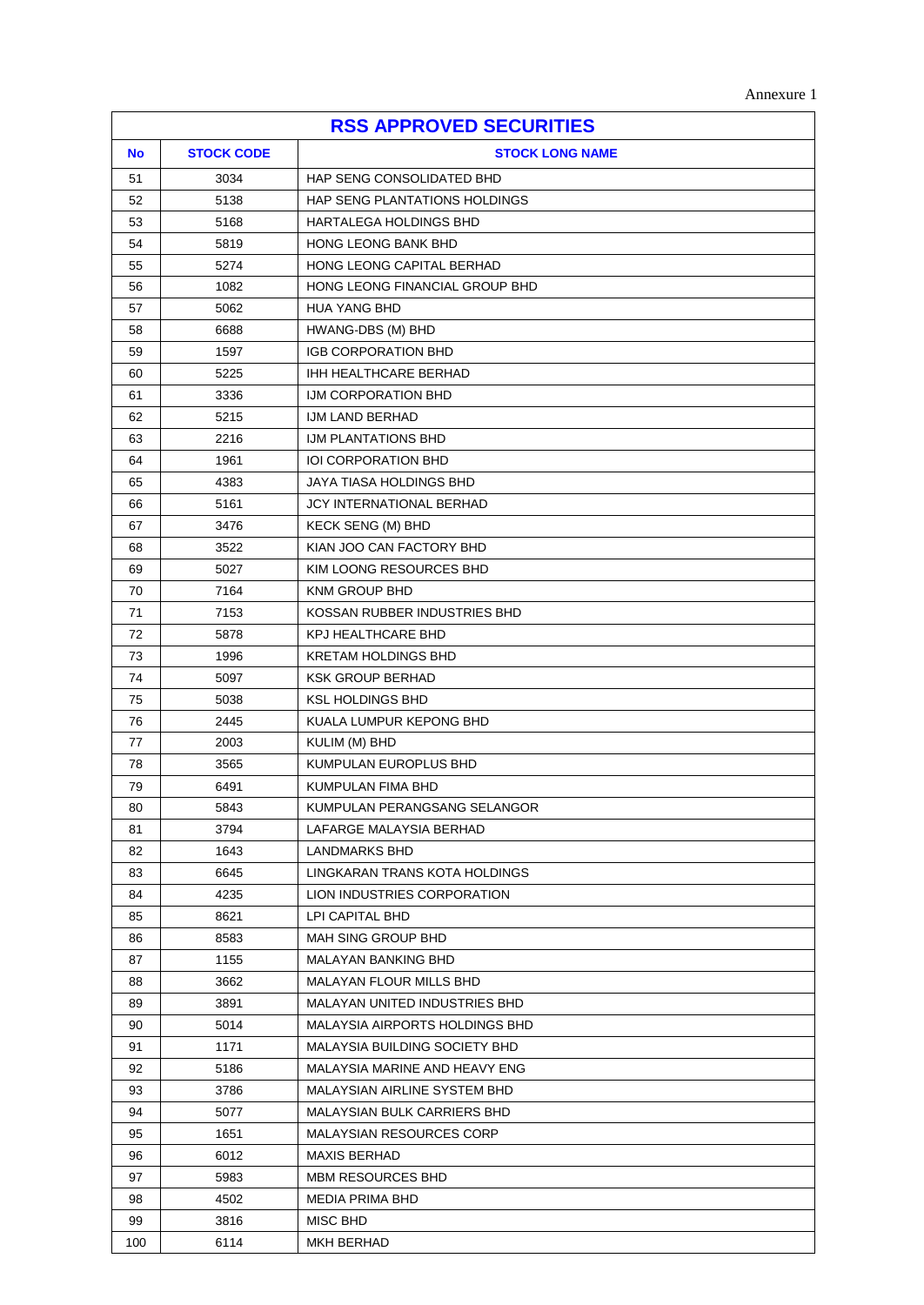| <b>RSS APPROVED SECURITIES</b> |                   |                                                              |
|--------------------------------|-------------------|--------------------------------------------------------------|
| <b>No</b>                      | <b>STOCK CODE</b> | <b>STOCK LONG NAME</b>                                       |
| 101                            | 2194              | MMC CORPORATION BHD                                          |
| 102                            | 6459              | <b>MNRB HOLDINGS BHD</b>                                     |
| 103                            | 5202              | MSM MALAYSIA HOLDINGS BERHAD                                 |
| 104                            | 5703              | MUHIBBAH ENGINEERING (M) BHD                                 |
| 105                            | 3905              | MULPHA INTERNATIONAL BHD                                     |
| 106                            | 3859              | MAGNUM BERHAD (formerly known as Multi-Purpose Holdings Bhd) |
| 107                            | 5073              | <b>NAIM HOLDINGS BHD</b>                                     |
| 108                            | 5509              | <b>NCB HOLDINGS BHD</b>                                      |
| 109                            | 5201              | <b>OLDTOWN BERHAD</b>                                        |
| 110                            | 4006              | ORIENTAL HOLDINGS BHD                                        |
| 111                            | 5053              | OSK HOLDINGS BHD                                             |
| 112                            | 6866              | PADIBERAS NASIONAL BHD                                       |
| 113                            | 1724              | PARAMOUNT CORPORATION BHD                                    |
| 114                            | 5657              | PARKSON HOLDINGS BHD                                         |
| 115                            | 7108              | PERDANA PETROLEUM BERHAD                                     |
| 116                            | 0047              | PERISAI PETROLEUM TEKNOLOGI                                  |
| 117                            | 5183              | PETRONAS CHEMICALS GROUP BHD                                 |
| 118                            | 5681              | PETRONAS DAGANGAN BHD                                        |
| 119                            | 6033              | PETRONAS GAS BHD                                             |
| 120                            | 5075              | PLENITUDE BHD                                                |
| 121                            | 4634              | POS MALAYSIA BHD                                             |
| 122                            | 4065              | PPB GROUP BHD                                                |
| 123                            | 8869              | PRESS METAL BHD                                              |
| 124                            | 1295              | PUBLIC BANK BHD (inc. Public Bank - F)                       |
| 125                            | 6807              | PUNCAK NIAGA HOLDINGS BHD                                    |
| 126                            | 1066              | RHB CAPITAL BHD                                              |
| 127                            | 5113              | RIMBUNAN SAWIT BHD                                           |
| 128                            | 5218              | SAPURAKENCANA PETROLEUM BHD                                  |
| 129                            | 5126              | SARAWAK OIL PALMS BHD                                        |
| 130                            | 7045              | <b>SCOMI ENERGY SERVICES BHD</b>                             |
| 131                            | 7158              | <b>SCOMI GROUP BHD</b>                                       |
| 132                            | 9792              | <b>SEG INTERNATIONAL BHD</b>                                 |
| 133                            | 1783              | SELANGOR PROPERTIES BHD                                      |
| 134                            | 5517              | SHANGRI-LA HOTELS (M) BHD                                    |
| 135                            | 5173              | SHIN YANG SHIPPING CORP BHD                                  |
| 136                            | 4197              | SIME DARBY BHD                                               |
| 137                            | 5665              | SOUTHERN STEEL BHD                                           |
| 138                            | 8664              | SP SETIA BHD                                                 |
| 139                            | 6084              | STAR PUBLICATIONS (M) BHD                                    |
| 140                            | 5211              | <b>SUNWAY BERHAD</b>                                         |
| 141                            | 7106              | SUPERMAX CORPORATION BHD                                     |
| 142                            | 6139              | SYARIKAT TAKAFUL MALAYSIA BHD                                |
| 143                            | 5012              | TA ANN HOLDINGS BHD                                          |
| 144                            | 4898              | TA ENTERPRISE BHD                                            |
| 145                            | 5158              | TA GLOBAL BHD                                                |
| 146                            | 4405              | TAN CHONG MOTOR HOLDINGS BHD                                 |
| 147                            | 2054              | TDM BHD                                                      |
| 148                            | 1589              | TEBRAU TEGUH BHD                                             |
| 149                            | 4863              | TELEKOM MALAYSIA BHD                                         |
| 150                            | 5347              | TENAGA NASIONAL BHD                                          |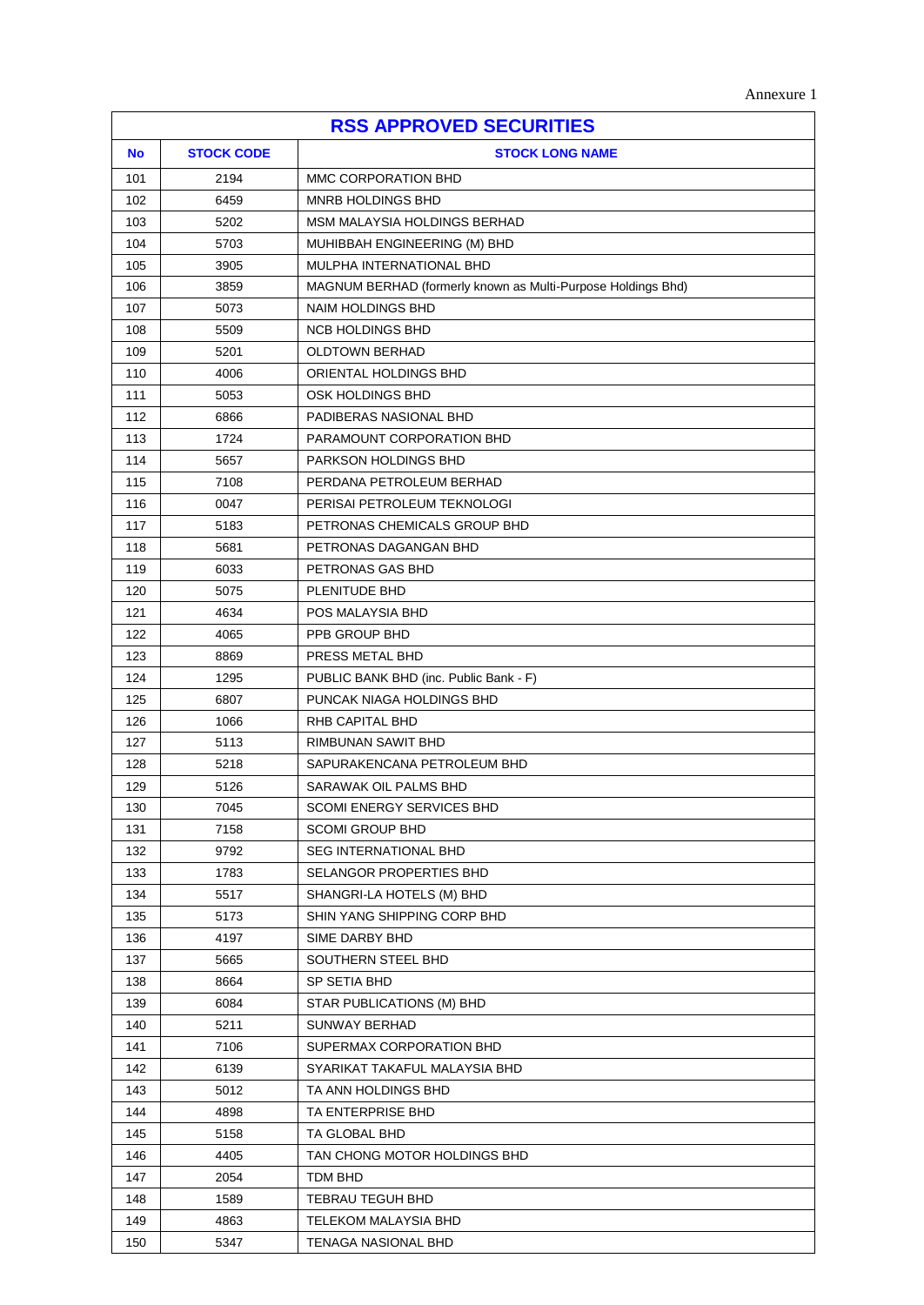Annexure 1

| <b>RSS APPROVED SECURITIES</b> |                   |                                                                 |
|--------------------------------|-------------------|-----------------------------------------------------------------|
| <b>No</b>                      | <b>STOCK CODE</b> | <b>STOCK LONG NAME</b>                                          |
| 151                            | 7206              | TH HEAVY ENGINEERING BERHAD                                     |
| 152                            | 5112              | TH PLANTATIONS BHD                                              |
| 153                            | 5031              | TIME DOTCOM BHD                                                 |
| 154                            | 7113              | TOP GLOVE CORPORATION BHD                                       |
| 155                            | 4804              | <b>TRADEWINDS CORPORATION BHD</b>                               |
| 156                            | 5401              | <b>TROPICANA CORPORATION BERHAD</b>                             |
| 157                            | 9059              | <b>TSH RESOURCES BHD</b>                                        |
| 158                            | 5148              | UEM SUNRISE BERHAD (formerly known as UEM Land Holdings Berhad) |
| 159                            | 4588              | <b>UMW HOLDINGS BHD</b>                                         |
| 160                            | 5019              | UNICO-DESA PLANTATIONS BHD                                      |
| 161                            | 5005              | UNISEM (M) BHD                                                  |
| 162                            | 2089              | UNITED PLANTATIONS BHD                                          |
| 163                            | 5142              | WAH SEONG CORPORATION BHD                                       |
| 164                            | 9679              | <b>WCT BHD</b>                                                  |
| 165                            | 2976              | WING TAI MALAYSIA BERHAD                                        |
| 166                            | 7293              | YINSON HOLDINGS BHD                                             |
| 167                            | 3158              | YNH PROPERTY BHD                                                |
| 168                            | 4677              | <b>YTL CORPORATION BHD</b>                                      |
| 169                            | 2577              | YTL LAND & DEVELOPMENT BHD                                      |
| 170                            | 6742              | YTL POWER INTERNATIONAL BHD                                     |
| 171                            | 5131              | ZHULIAN CORPORATION BHD                                         |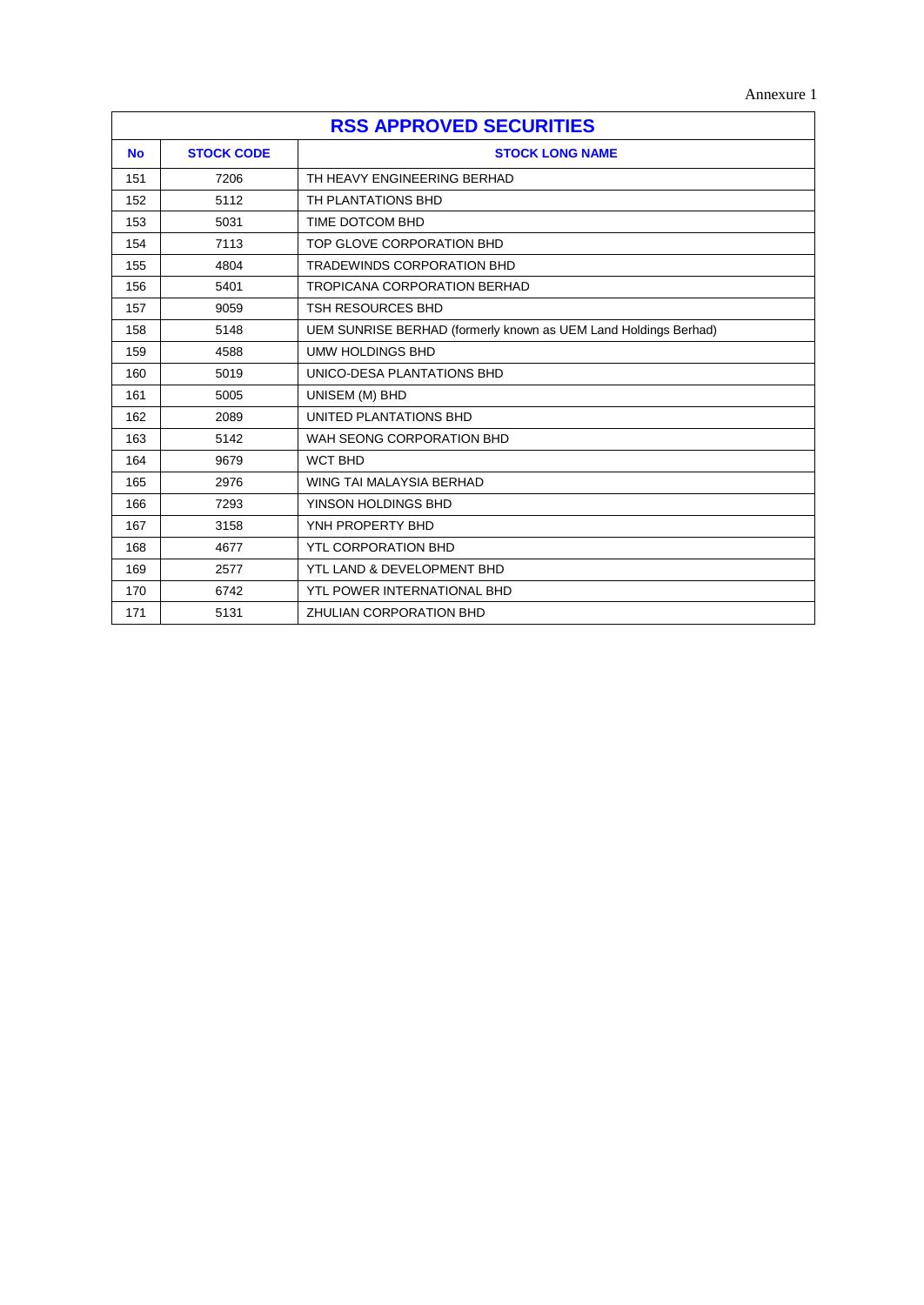| <b>RSS WITHDRAWAL LIST</b> |                   |                                    |
|----------------------------|-------------------|------------------------------------|
| <b>No</b>                  | <b>STOCK CODE</b> | <b>STOCK LONG NAME</b>             |
|                            | 5071              | <b>COASTAL CONTRACTS BERHAD</b>    |
| 2                          | 6947              | DIGI.COM BERHAD                    |
| 3                          | 1369              | <b>FABER GROUP BERHAD</b>          |
| 4                          | 5090              | MEDIA CHINESE INTERNATIONAL BERHAD |
| 5                          | 5085              | MUDAJAYA GROUP BERHAD              |
| 6                          | 7052              | PADINI HOLDINGS BERHAD             |
| 7                          | 5200              | <b>UOA DEVELOPMENT BERHAD</b>      |
| 8                          | 5089              | KLCC PROPERTY HOLDINGS BHD         |

| <b>RSS NEW INCLUSIONS</b> |                   |                                        |
|---------------------------|-------------------|----------------------------------------|
| <b>No</b>                 | <b>STOCK CODE</b> | <b>STOCK LONG NAME</b>                 |
| 1                         | 6599              | AEON CO. (M) BHD                       |
| 2                         | 5115              | ALAM MARITIM RESOURCES BHD             |
| 3                         | 6351              | AMWAY (M) HOLDINGS BHD                 |
| $\overline{\mathbf{4}}$   | 6556              | ANN JOO RESOURCES BHD                  |
| $\mathbf 5$               | 5015              | APM AUTOMOTIVE HOLDINGS BHD            |
| 6                         | 6399              | ASTRO MALAYSIA HOLDINGS BERHAD         |
| 7                         | 1899              | <b>BATU KAWAN BHD</b>                  |
| 8                         | 3239              | BERJAYA ASSETS BERHAD                  |
| 9                         | 5032              | BINTULU PORT HOLDINGS BHD              |
| 10                        | 8133              | <b>BOUSTEAD HEAVY INDUSTRIES CORP</b>  |
| 11                        | 4162              | BRITISH AMERICAN TOBACCO (M)           |
| 12                        | 2852              | CAHYA MATA SARAWAK BHD                 |
| 13                        | 2836              | CARLSBERG BREWERY MALAYSIA BHD         |
| 14                        | 2879              | CHEMICAL COMPANY OF MALAYSIA           |
| 15                        | 6718              | CRESCENDO CORPORATION BHD              |
| 16                        | 5094              | CSC STEEL HOLDINGS BERHAD              |
| 17                        | 5355              | DAIMAN DEVELOPMENT BHD                 |
| 18                        | 1619              | DRB-HICOM BHD                          |
| 19                        | 8877              | <b>EKOVEST BHD</b>                     |
| 20                        | 5205              | EVERSENDAI CORPORATION BERHAD          |
| 21                        | 5222              | FELDA GLOBAL VENTURES HLDG BHD         |
| 22                        | 3689              | <b>FRASER &amp; NEAVE HOLDINGS BHD</b> |
| 23                        | 5209              | <b>GAS MALAYSIA BERHAD</b>             |
| 24                        | 7022              | GLOBETRONICS TECHNOLOGY BHD            |
| 25                        | 5606              | <b>GOLDIS BHD</b>                      |
| 26                        | 3255              | <b>GUINNESS ANCHOR BHD</b>             |
| 27                        | 1503              | GUOCOLAND (MALAYSIA) BHD               |
| 28                        | 7668              | <b>HAI-O ENTERPRISE BHD</b>            |
| 29                        | 5168              | HARTALEGA HOLDINGS BHD                 |
| 30                        | 5274              | HONG LEONG CAPITAL BERHAD              |
| 31                        | 1082              | HONG LEONG FINANCIAL GROUP BHD         |
| 32                        | 5062              | <b>HUA YANG BHD</b>                    |
| 33                        | 6688              | HWANG-DBS (M) BHD                      |
| 34                        | 5225              | IHH HEALTHCARE BERHAD                  |
| 35                        | 4383              | JAYA TIASA HOLDINGS BHD                |
| 36                        | 3476              | KECK SENG (M) BHD                      |
| 37                        | 5027              | KIM LOONG RESOURCES BHD                |
| 38                        | 7153              | KOSSAN RUBBER INDUSTRIES BHD           |
| 39                        | 1996              | <b>KRETAM HOLDINGS BHD</b>             |
| 40                        | 5038              | <b>KSL HOLDINGS BHD</b>                |
| 41                        | 3565              | KUMPULAN EUROPLUS BHD                  |
| 42                        | 6491              | KUMPULAN FIMA BHD                      |